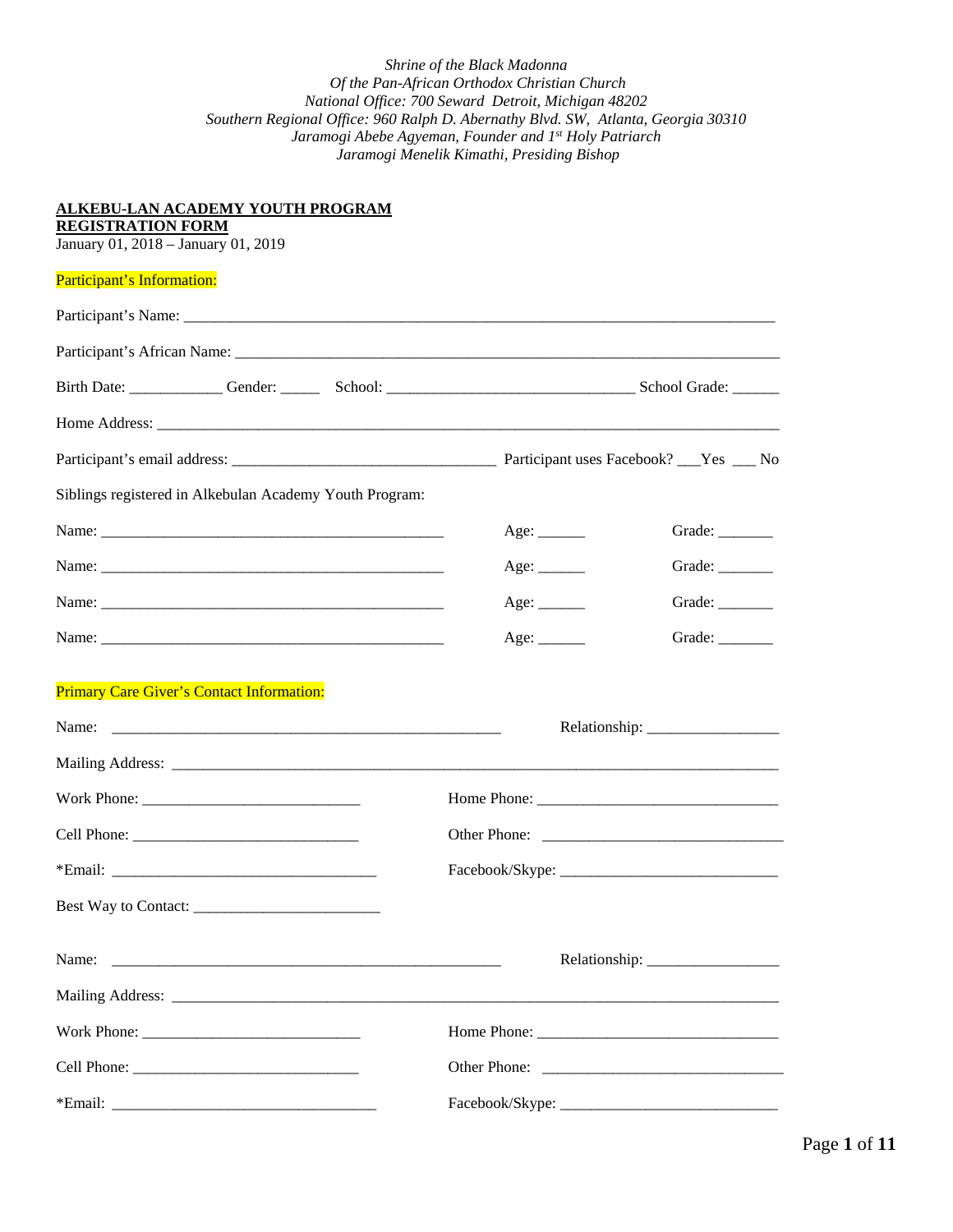Best Way to Contact:

Primary Care Giver's Contact Information continued:

*\*Note: In addition to written and verbal announcements, communication about Alkebulan Academy events will often be done by email. Please list email(s) that you check on a regular basis.*

#### **Emergency Contact Information:**

Best Way to Contact: \_\_\_\_\_\_\_\_\_\_\_\_\_\_\_\_\_\_\_\_\_\_\_\_

In case of an emergency, list the person(s) to be contacted other than parent**:**

| Name:  |                                                                                                                                                                                                                                |
|--------|--------------------------------------------------------------------------------------------------------------------------------------------------------------------------------------------------------------------------------|
| Phone: |                                                                                                                                                                                                                                |
| Name:  |                                                                                                                                                                                                                                |
| Phone: | Email: the contract of the contract of the contract of the contract of the contract of the contract of the contract of the contract of the contract of the contract of the contract of the contract of the contract of the con |

#### **Adults Approved For Child Pick Up:**

For your child's protection, please fill out the names of persons authorized to pick up your child from the Alkebulan Academy Youth Program, other than yourself. Please inform the authorized persons to be prepared to identify themselves to our staff. Please list parent, other than the one who signed this, if authorized to pick up.

The following persons are permitted to pick up my child from Alkebulan Academy Youth Program events, activities, functions, and outings.

| . . | $\overline{\phantom{a}}$ |  |
|-----|--------------------------|--|
|     |                          |  |

\_\_\_\_\_\_\_\_\_\_\_\_\_\_\_\_\_\_\_\_\_\_\_\_\_\_\_\_\_\_\_\_\_\_\_\_\_\_\_\_\_\_\_\_\_\_\_\_\_\_\_\_\_\_\_\_\_\_\_\_\_\_\_\_\_\_\_\_\_\_\_\_\_\_\_\_\_\_\_\_\_\_\_\_\_\_\_\_\_\_\_\_\_

 $\_$  ,  $\_$  ,  $\_$  ,  $\_$  ,  $\_$  ,  $\_$  ,  $\_$  ,  $\_$  ,  $\_$  ,  $\_$  ,  $\_$  ,  $\_$  ,  $\_$  ,  $\_$  ,  $\_$  ,  $\_$  ,  $\_$  ,  $\_$  ,  $\_$  ,  $\_$  ,  $\_$  ,  $\_$  ,  $\_$  ,  $\_$  ,  $\_$  ,  $\_$  ,  $\_$  ,  $\_$  ,  $\_$  ,  $\_$  ,  $\_$  ,  $\_$  ,  $\_$  ,  $\_$  ,  $\_$  ,  $\_$  ,  $\_$  ,

\_\_\_\_\_\_\_\_\_\_\_\_\_\_\_\_\_\_\_\_\_\_\_\_\_\_\_\_\_\_\_\_\_\_\_\_\_\_\_\_\_\_\_\_\_\_\_\_\_\_\_\_\_\_\_\_\_\_\_\_\_\_\_\_\_\_\_\_\_\_\_\_\_\_\_\_\_\_\_\_\_\_\_\_\_\_\_\_\_\_\_\_\_

| Name. |  | . .<br>ъh.<br>LА<br>лши |  |
|-------|--|-------------------------|--|
|-------|--|-------------------------|--|

Is there anyone who might come for your child to whom you *DO NOT* wish to have your child released (other parent, for instance)?

Signature of Parent/Legal Guardian Date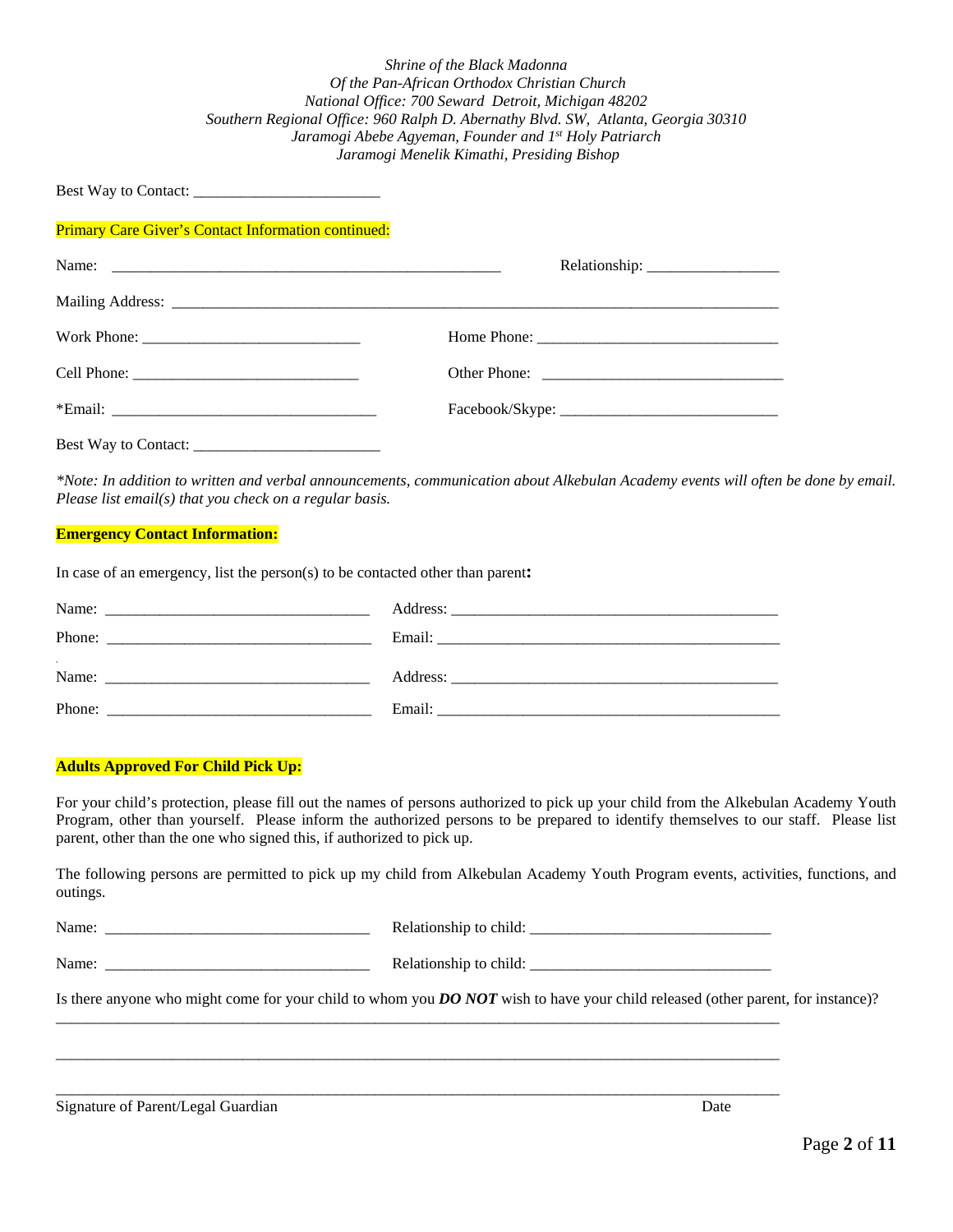#### **ALKEBU-LAN ACADEMY YOUTH PROGRAM GENERAL PROGRAM RELEASE AND WAIVER OF LIABILITY**

January 01, 2018 – January 01, 2019

I/We hereby grant permission for my/our child \_\_\_\_\_\_\_\_\_\_\_\_\_\_\_\_\_\_\_\_\_\_\_\_\_\_ to be a member of the Alkebulan Academy Youth Program at the Shrines of the Black Madonna of the Pan-African Orthodox Christian Church and to participate in activities arranged by the Youth Program, Youth Ministry and/or Youth Leadership in this regard. I fully understand and voluntarily agree that my child will participate in all the classes, activities, and extra-curricular activities of the Alkebulan Academy Youth Program at the Shrines of the Black Madonna of the Pan-African Orthodox Christian Church, including, but not limited to: physical activities, sporting events, field trips, free play, and outings at various locations on and off the church property. We recognize the importance of the commitment that my/our child makes and that their participation as a part of a larger community calls for responsible behavior. Therefore, I/we agree that if this child engages in behavior which, in the judgment of the adult leaders, is not in the best interest of the program, trip or event, my/our child or any member of the group may, therefore, be sent home. I/We will assume full legal and financial responsibilities for such a return trip.

As consideration for the above described services provided by the Alkebulan Academy Youth Program at the Shrines of the Black Madonna of the Pan-African Orthodox Christian Church, I/We hereby expressly agree to hold harmless and release from any liability all participants of the Alkebulan Academy Youth Program and the Shrines of the Black Madonna of the Pan-African Orthodox Christian Church, its National Headquarters in Detroit, Michigan, all its subsidiaries, personnel, officers, agents, employees, volunteers, staff, adult leaders, and representatives from any claims for unintended or unexpected accidents or injuries incurred by my/our child in any manner or form that might occur while participating in the Alkebulan Academy Youth Program and its events or while traveling to or from said events.

In granting this permission and release, I/We specifically recognize that my/our child may from time to time be transported to events by private vehicles operated by advisors or volunteers not as agents, employees or representatives. In such regard, I/We specifically release and will hold harmless the Shrines of the Black Madonna of the Pan-African Orthodox Christian Church in Atlanta, Georgia, its National Headquarters in Detroit, Michigan, all its subsidiaries, personnel, officers, agents, employees, volunteers, staff, adult leaders, and representatives from any and all claims or liabilities which may arise as a result of such transportation whether or not organized by the Shrines of the Black Madonna of the Pan-African Orthodox Christian Church in Atlanta, Georgia.

I knowingly and voluntarily enter into this agreement, assume all risks, and accept the above waiver completely; and, hereby request that the Shrines of the Black Madonna of the Pan African Orthodox Christian Church, its agents, employees, volunteers ,staff, adult leaders, and representatives rely upon the same as a condition precedent to my child participating in the program.

\_\_\_\_\_\_\_\_\_\_\_\_\_\_\_\_\_\_\_\_\_\_\_\_\_\_\_\_\_\_\_\_\_\_\_\_\_\_\_\_\_\_\_\_\_\_\_\_\_\_\_\_\_\_\_\_\_\_\_\_\_\_\_\_\_\_\_\_\_\_\_\_\_\_\_\_\_\_\_\_\_\_\_\_\_\_\_\_\_\_\_\_\_Witness

\_\_\_\_\_\_\_\_\_\_\_\_\_\_\_\_\_\_\_\_\_\_\_\_\_\_\_\_\_\_\_\_\_\_\_\_\_\_\_\_\_\_\_\_\_\_\_\_\_\_\_\_\_\_\_\_\_\_\_\_\_\_\_\_\_\_\_\_\_\_\_\_\_\_\_\_\_\_\_\_\_\_\_\_\_\_\_\_\_\_\_\_\_

\_\_\_\_\_\_\_\_\_\_\_\_\_\_\_\_\_\_\_\_\_\_\_\_\_\_\_\_\_\_\_\_\_\_\_\_\_\_\_\_\_\_\_\_\_\_\_\_\_\_\_\_\_\_\_\_\_\_\_\_\_\_\_\_\_\_\_\_\_\_\_\_\_\_\_\_\_\_\_\_\_\_\_\_\_\_\_\_\_\_\_\_\_

Date

Print Name

Signature of Parent/Legal Guardian Date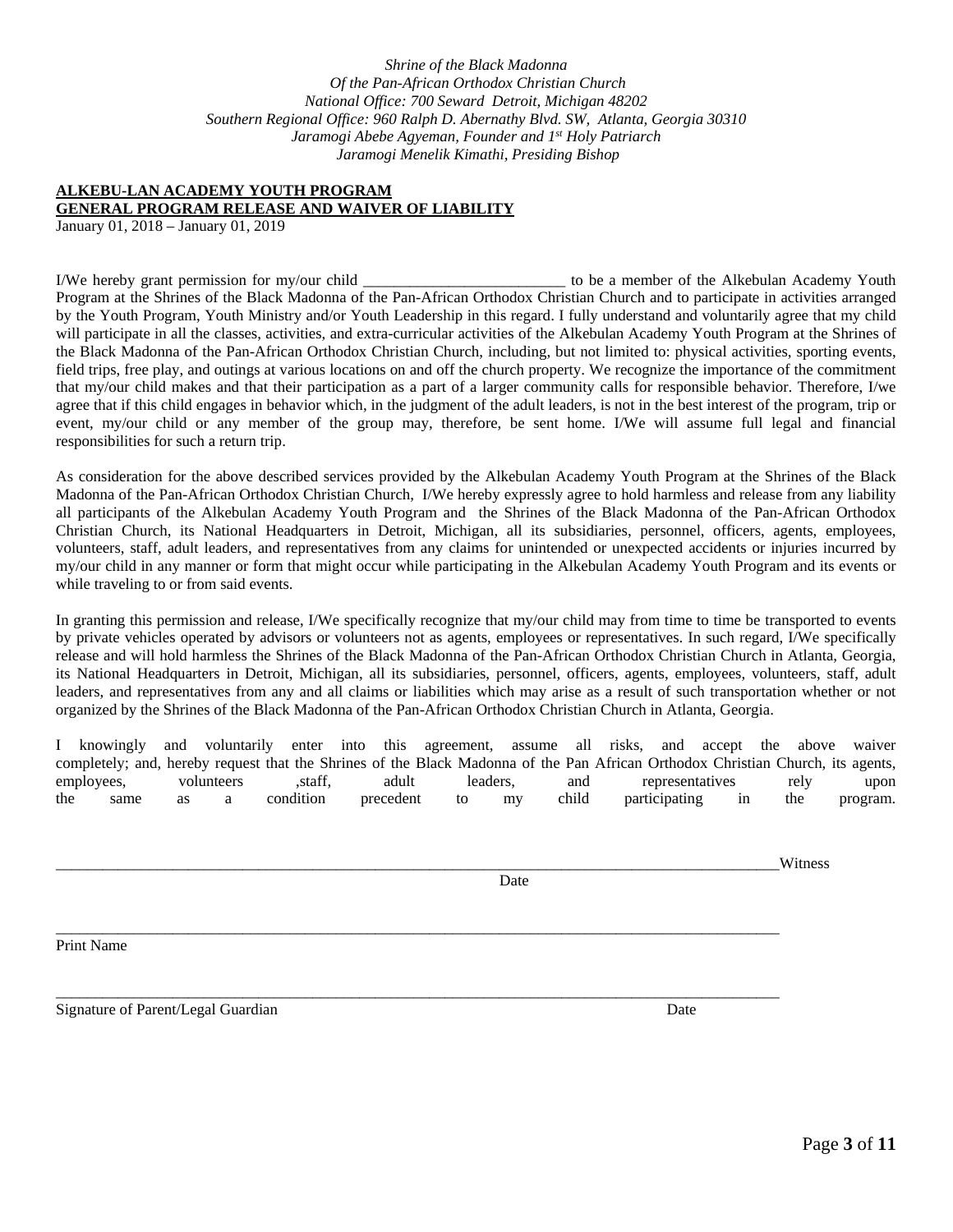| ALKEBU-LAN ACADEMY YOUTH PROGRAM<br>PARTICIPANT HEALTH FORM                                                                                                                                                                                                                                                                                                                                                                                                                |     |           |                    |  |
|----------------------------------------------------------------------------------------------------------------------------------------------------------------------------------------------------------------------------------------------------------------------------------------------------------------------------------------------------------------------------------------------------------------------------------------------------------------------------|-----|-----------|--------------------|--|
| January 01, 2018 - January 01, 2019                                                                                                                                                                                                                                                                                                                                                                                                                                        |     |           |                    |  |
|                                                                                                                                                                                                                                                                                                                                                                                                                                                                            |     |           |                    |  |
|                                                                                                                                                                                                                                                                                                                                                                                                                                                                            |     |           |                    |  |
|                                                                                                                                                                                                                                                                                                                                                                                                                                                                            |     |           |                    |  |
|                                                                                                                                                                                                                                                                                                                                                                                                                                                                            |     |           |                    |  |
|                                                                                                                                                                                                                                                                                                                                                                                                                                                                            |     |           |                    |  |
| Address                                                                                                                                                                                                                                                                                                                                                                                                                                                                    | Zip |           | Phone              |  |
|                                                                                                                                                                                                                                                                                                                                                                                                                                                                            |     |           |                    |  |
|                                                                                                                                                                                                                                                                                                                                                                                                                                                                            |     |           |                    |  |
|                                                                                                                                                                                                                                                                                                                                                                                                                                                                            |     |           |                    |  |
| Address                                                                                                                                                                                                                                                                                                                                                                                                                                                                    | Zip | Day Phone | <b>Night Phone</b> |  |
| Does this participant have any physical, psychiatric, emotional or behavioral conditions, including pre-existing illnesses and seizures,<br>of which the Youth Program/Ministry leadership should be aware? List pertinent family medical history information as well, such as<br>TBC, mental illness, allergies, diabetes, heart disease, alcoholism, drug addiction, HIV/AIDS, other (specify): (Please use the back of<br>this form or an additional page if necessary) |     |           |                    |  |
|                                                                                                                                                                                                                                                                                                                                                                                                                                                                            |     |           |                    |  |
| Regularly prescribed medications, doses, and adverse reactions:                                                                                                                                                                                                                                                                                                                                                                                                            |     |           |                    |  |
|                                                                                                                                                                                                                                                                                                                                                                                                                                                                            |     |           |                    |  |
| Allergies, including food allergies, or special diet?                                                                                                                                                                                                                                                                                                                                                                                                                      |     |           |                    |  |
| Signature of Parent/Legal Guardian                                                                                                                                                                                                                                                                                                                                                                                                                                         |     |           | Date               |  |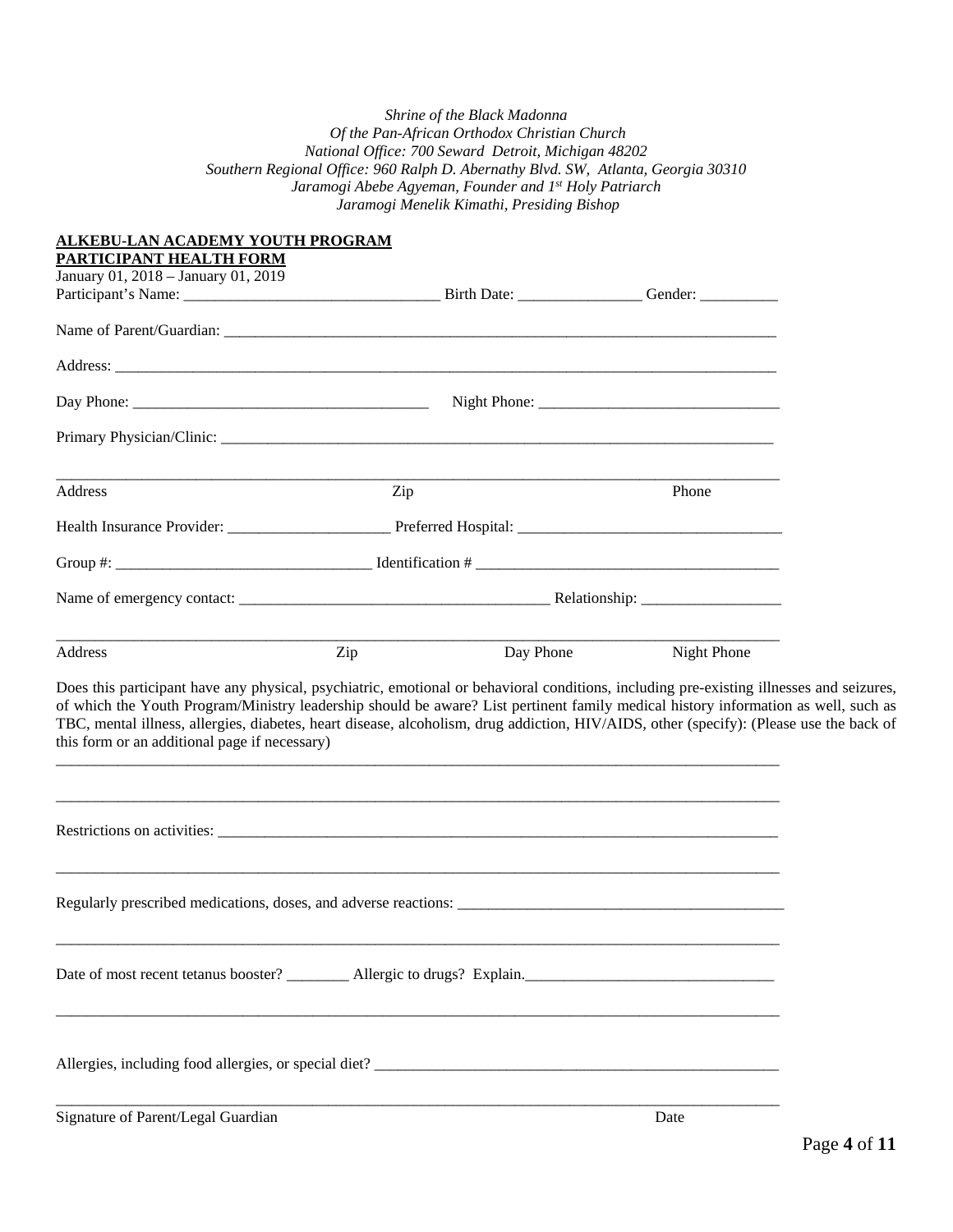#### **ALKEBU-LAN ACADEMY YOUTH PROGRAM PARENT/GUARDIAN EMERGENCY MEDICAL AUTHORIZATION**

January 01, 2018 – January 01, 2019

This health history is correct as far as I know. The person herein described has my permission to engage in all prescribed activities except as noted on the Alkebulan Academy Youth Program Participant Health Form. The following authorization empowers the staff and volunteers of the Shrines of the Black Madonna of the Pan-African Orthodox Christian Church to take whatever steps they deem necessary to insure the well being of my child should a medical emergency occur during a youth group meeting/activity.

Every attempt will be made to contact the child's care-givers and/or emergency contact provided.

I, do hereby authorize the volunteers of the Alkebulan Academy Youth Program of the Shrines of the Black Madonna of the Pan-African Orthodox Christian Church to administer or procure any emergency medical procedures in the treatment of (participant): if needed while he/she is engaged in activities of the Alkebulan Academy Youth Program. My child is in good physical health and does not have any conditions or disabilities which may be aggravated except as noted on this form. In the event that I cannot be reached in an emergency, I hereby authorize the physician selected by the Shrines of the Black Madonna of the Pan-African Orthodox Christian Church to secure proper treatment through the provision of medical, surgical or hospital attention for my child named above.

I relieve the church and its officers from any liability resulting from such emergency medical procedures as are procured. I shall assume responsibility for payment of services.

I agree to keep the Alkebu-lan Academy Youth Program of the Shrines of the Black Madonna of the Pan-African Orthodox Christian Church informed of changes in telephone numbers, cell phones, etc., where I can be reached.

This consent shall be effective from: January 1, 2018 to January 1, 2019

Primary Physician/Clinic\_

| Address | Zip              | Phone |
|---------|------------------|-------|
|         |                  |       |
|         | Identification # |       |
|         |                  |       |
|         |                  |       |

Signature of Parent/Legal Guardian Date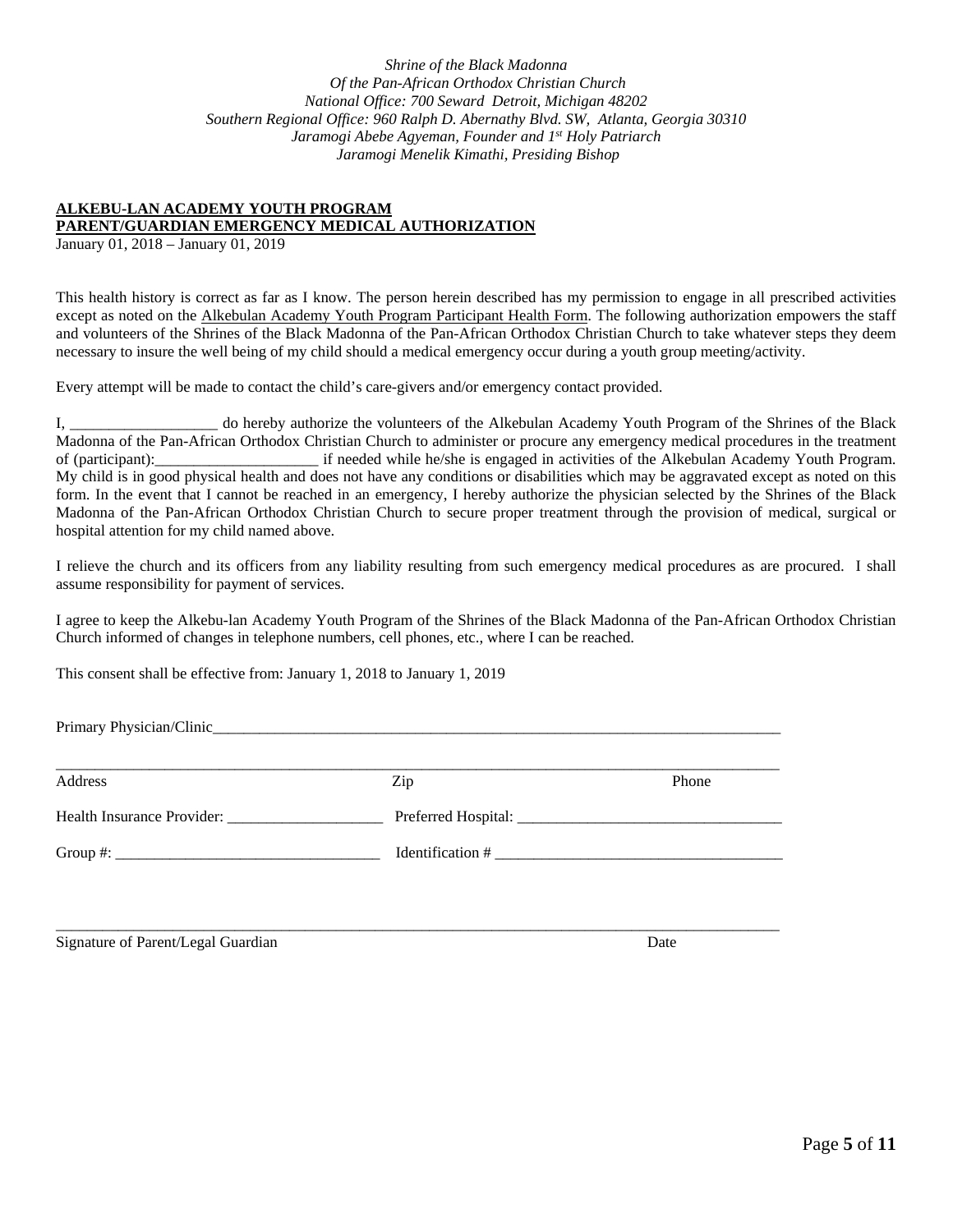### **ALKEBU-LAN ACADEMY YOUTH PROGRAM**

**C.O.U.R.A.G.E. COVENANT** January 01, 2018 – January 01, 2019 **C.O.U.R.A.G.E.**

We, the members of the Alkebulan Academy Youth Program of the Shrines of the Black Madonna of the Pan-African Orthodox Christian Church in Atlanta, Georgia, affirm that we believe in **C.O.U.R.A.G.E.**

**Connectedness,** the understanding that we are all truly related, that all human beings are interconnected to each other and all other forms of life in a cosmic web of energy, being, and creative intelligence that is far larger than ourselves, and that therefore we should respect and value those living connections and help them to thrive and grow, rather than working to break them by dividing ourselves from others or doing anything that would harm life;

**Open-mindedness**, the ability to listen and be open to everyone's unique ideas, perspectives, and beliefs, so that we may learn from the experiences and wisdom of others, even if we differ from them;

**Universal Outreach**, the recognition that our greater mission is to bring about the Kingdom of God on Earth by reaching out and serving those in our lives, in our church, in our community, and in our world who may need our help, love, friendship, and compassion;

**Respect**, the sense that it is good and necessary to treat others as we would wish to be treated and that we must commit ourselves to compassion, empathy, and understanding in all our actions and relationships;

**Acceptance**, the willingness to welcome anyone who is seeking to be his/her best self into our circle, regardless of who they are, where they come from, or where they are in life's journey;

**Generosity**, the motivation to use the teachings of Jesus the Black Messiah and others as an inspiration to give plentifully of our time, talents, and resources, and to serve others, especially those in the Pan-African World Community, enthusiastically and abundantly as we strive for creating social justice in our world;

**Enthusiasm**, the inspiration to have fun together in all that we do, to live life zestfully and with joy in our hearts, as we work, play, and pray together in a loving and supportive community that brings vitality, Spirit, and wholeness to all.

#### **COVENANT**

A covenant is an agreement in partnership with God between members of a community. As a participant in the Alkebulan Academy Youth Program of the Shrines of the Black Madonna of the Pan-African Orthodox Christian Church activities and trips, I, \_\_\_\_\_\_\_\_\_\_\_\_\_\_\_\_\_\_\_\_\_\_\_\_\_\_ covenant to embody C.O.U.R.A.G..E. I covenant to be open minded, flexible, and compassionate, showing respect for other people, their bodies, their property, their cultures, and their beliefs. I also covenant to listen to directions, to be mindful of safety, and to abstain from any behavior that harms or endangers myself, others, or the health of the group, including but not limited to bullying, sexual activity, harassment, violence, negativity, intense displays of affection, and possession or use of tobacco, alcohol, or drugs not prescribed to me. I covenant to speak up about my own needs and to speak to an adult immediately if I feel unsafe or if I witness breaches of covenant.

I understand that when we keep our covenant promises to each other, we co-create with God a safe, life-giving environment in which we are all lifted up. When we break covenant with each other, we break trust and disrupt our ability to operate as a safe and loving community. I understand that should I decide to break this covenant, I may be asked by adult leaders to leave the activity or event. At the discretion of the Minister and/or the adult leaders, I may also be referred to the Minister(s) for pastoral care and may be expected to speak to the Faith Development Committee to discuss my choices before being allowed to participate in future Alkebulan Academy Youth Program activities.

\_\_\_\_\_\_\_\_\_\_\_\_\_\_\_\_\_\_\_\_\_\_\_\_\_\_\_\_\_\_\_\_\_\_\_\_\_\_\_\_\_\_\_\_\_\_\_\_\_\_\_\_\_\_\_\_\_\_\_\_\_\_\_\_\_\_\_\_\_\_\_\_\_\_\_\_\_\_\_\_\_\_\_\_\_\_\_\_\_\_\_\_\_\_\_\_

\_\_\_\_\_\_\_\_\_\_\_\_\_\_\_\_\_\_\_\_\_\_\_\_\_\_\_\_\_\_\_\_\_\_\_\_\_\_\_\_\_\_\_\_\_\_\_\_\_\_\_\_\_\_\_\_\_\_\_\_\_\_\_\_\_\_\_\_\_\_\_\_\_\_\_\_\_\_\_\_\_\_\_\_\_\_\_\_\_\_\_\_\_\_\_\_\_

Signature of Participant Date  $\Box$ 

| Signature of Parent/Legal Guardian (if participant is under 18) | Date |
|-----------------------------------------------------------------|------|
|-----------------------------------------------------------------|------|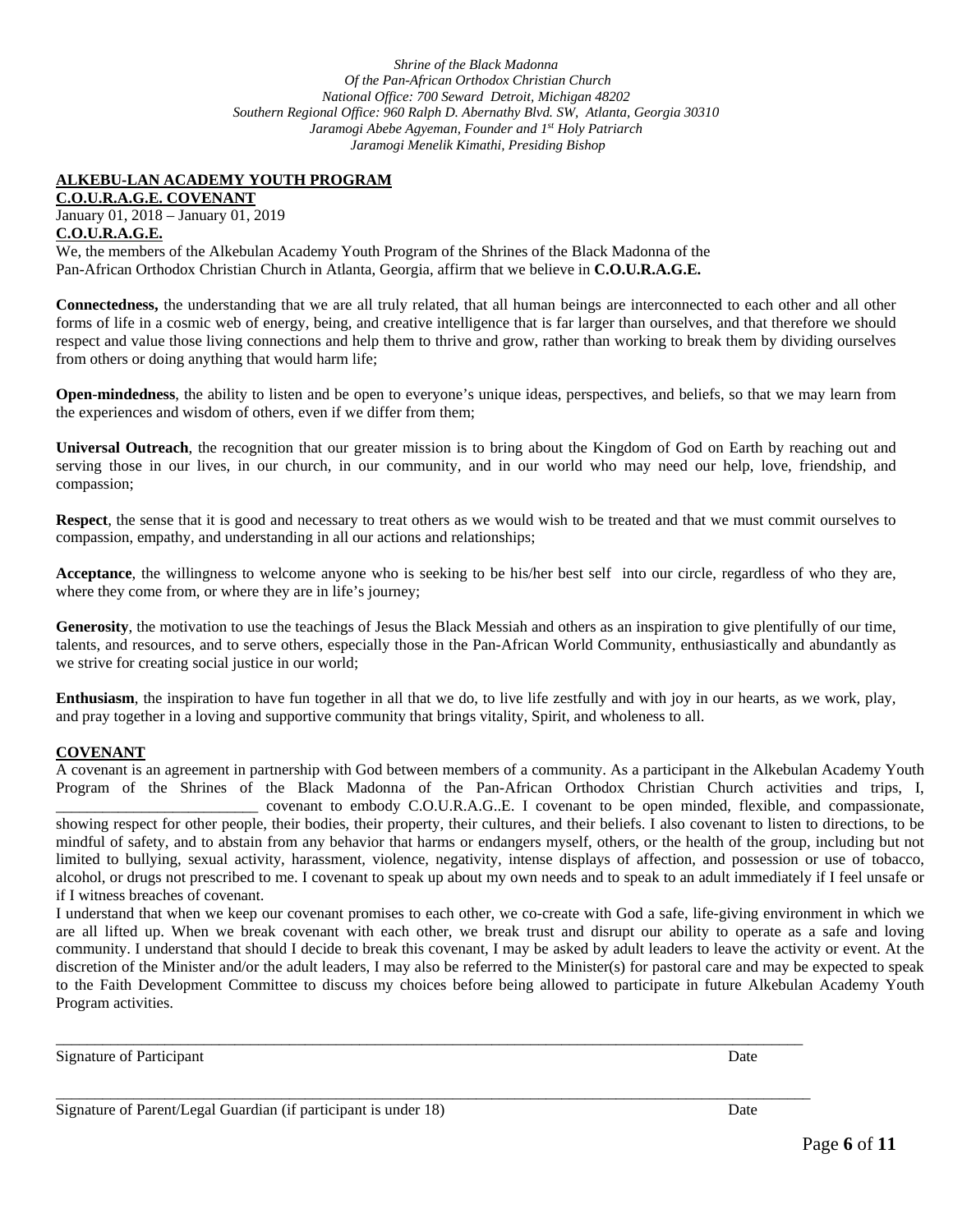#### **ALKEBU-LAN ACADEMY YOUTH PROGRAM**

**GENERAL FIELD TRIP PERMISSION SLIP**

January 01, 2018 – January 01, 2019

I understand that I will be notified of field trips and that my child will be taken from church grounds on these excursions. I understand that transportation may be by foot, church vehicle, and/or private vehicle.

\_\_\_\_\_\_\_\_\_\_\_\_\_\_\_\_\_\_\_\_\_\_\_\_\_\_\_\_\_\_\_\_\_\_\_\_\_\_\_\_\_ has my permission to go on all field trips and to all events with the Alkebu-lan Academy Youth Program of the Shrines of the Black Madonna of the Pan-African Orthodox Christian Church from January 1, 2018 – January 1, 2019, unless I specify otherwise in writing.

In case of accident or emergency, I authorize the Alkebu-lan Academy Youth Program of the Shrines of the Black Madonna of the Pan-African Orthodox Christian Church to seek medical, surgical or hospital attention for my child. It is understood that every attempt will be made to contact me should such action be necessary. I understand that any field trip involves certain dangers, such as transportation, and I hold the Alkebu-lan Academy Youth Program of the Shrines of the Black Madonna of the Pan-African Orthodox Christian Church in Atlanta, Georgia, its National Headquarters in Detroit, Michigan, all its subsidiaries, their personnel, officers, agents, employees, volunteers, staff, adult leaders, and its representatives harmless from any and all claims or liabilities which may arise as a result of such trip whether or not organized by the Shrines of the Black Madonna of the Pan-African Orthodox Christian Church in Atlanta, Georgia.

| Work Phone:            |  |
|------------------------|--|
| Cell Phone: $\sqrt{ }$ |  |
|                        |  |
|                        |  |
|                        |  |

Signature of Parent/Legal Guardian Date and School and School and Date Date and Date Date Date and Date Date and Date Date and Date and Date and Date and Date and Date and Date and Date and Date and Date and Date and Date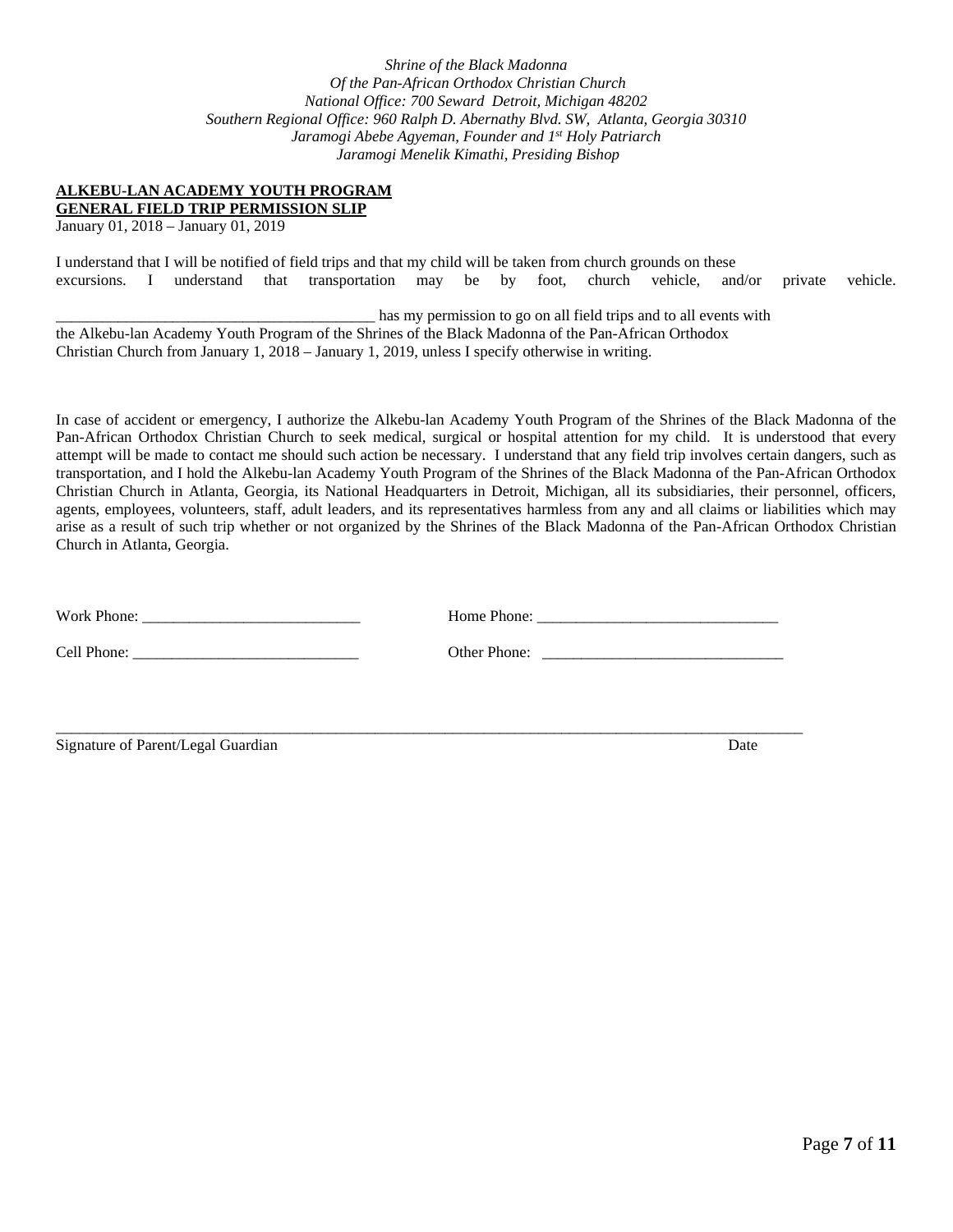#### **ALKEBU-LAN ACADEMY YOUTH PROGRAM**

**PHOTO RELEASE** 

January 01, 2018 – January 01, 2019

Initial only one:

\_\_\_\_\_\_\_\_ Yes, you can use pictures and videos of my child.

I hereby grant the Alkebu-lan Academy Youth Program of the Shrines of the Black Madonna of the Pan-African Orthodox Christian Church the permission to use my child's likeness in photographs, video, and other media in any and all of its publications and promotional material, including bulletin boards and website entries. I waive any right to ownership, royalties or other compensation arising or related to the use of the photographs or videos.

\_\_\_\_\_\_\_\_\_\_ No, do not print or publish photos and videos of my child online or in church-related publications.

 $\_$  ,  $\_$  ,  $\_$  ,  $\_$  ,  $\_$  ,  $\_$  ,  $\_$  ,  $\_$  ,  $\_$  ,  $\_$  ,  $\_$  ,  $\_$  ,  $\_$  ,  $\_$  ,  $\_$  ,  $\_$  ,  $\_$  ,  $\_$  ,  $\_$  ,  $\_$  ,  $\_$  ,  $\_$  ,  $\_$  ,  $\_$  ,  $\_$  ,  $\_$  ,  $\_$  ,  $\_$  ,  $\_$  ,  $\_$  ,  $\_$  ,  $\_$  ,  $\_$  ,  $\_$  ,  $\_$  ,  $\_$  ,  $\_$  ,

I **do not** grant the Alkebu-lan Academy Youth Program of the Shrines of the Black Madonna of the Pan-African Orthodox Christian Church the permission to use my child's likeness in photographs, video, and other media in any and all of its publications and promotional material, including bulletin boards and website entries.

Signature of Parent / Legal Guardian Date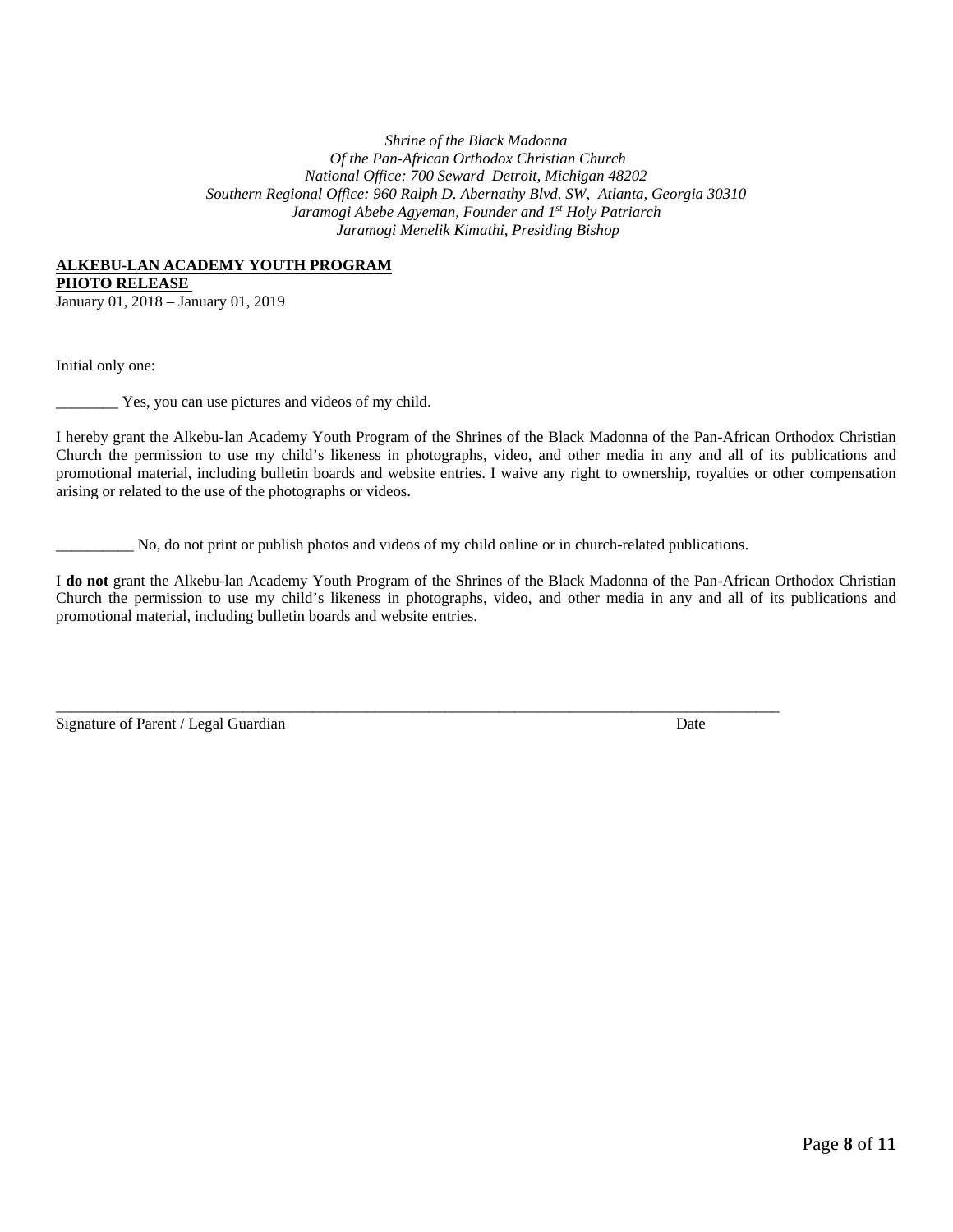### Alkebu-lan Academy Youth Program

## *CAMP BESE SAKA 2018*

# *On Beulah Land Farms*

### Camp Registration

| Math, Reading, Black History, Martial Arts, Swimming, Nature classes,                                                                                                                                                          |
|--------------------------------------------------------------------------------------------------------------------------------------------------------------------------------------------------------------------------------|
|                                                                                                                                                                                                                                |
|                                                                                                                                                                                                                                |
|                                                                                                                                                                                                                                |
|                                                                                                                                                                                                                                |
|                                                                                                                                                                                                                                |
| Child's Name: __________________________________Child's African Name: ______________________________                                                                                                                           |
|                                                                                                                                                                                                                                |
| Child's Shirt Size-Check One: ____X-Small ____Small ____Medium ____Large ____X-Large                                                                                                                                           |
|                                                                                                                                                                                                                                |
|                                                                                                                                                                                                                                |
|                                                                                                                                                                                                                                |
| Email Address: Email Address: Annual Secretary of the Contract of the Contract of the Contract of the Contract of the Contract of the Contract of the Contract of the Contract of the Contract of the Contract of the Contract |
|                                                                                                                                                                                                                                |
|                                                                                                                                                                                                                                |
| Drumming Choir Jr. Kuumba Martial Arts Jr. Chef's Physical Fitness<br>Acolyte History Dance Computers Science Usher Board                                                                                                      |
| __Bible Study ___ Sports ___Spanish ___Faith Development ___Drill Team ___Other: _________                                                                                                                                     |
|                                                                                                                                                                                                                                |

**and Camp BESE SAKA is not licensed and is not required to be licensed by the state of Georgia.**

| Signature of Parent/Legal Guardian                                                                                                                                                                                                               | Date       |              |
|--------------------------------------------------------------------------------------------------------------------------------------------------------------------------------------------------------------------------------------------------|------------|--------------|
| To be completed by Staff                                                                                                                                                                                                                         |            |              |
| Staff Initials<br>Date Received and the state of the state of the state of the state of the state of the state of the state of the state of the state of the state of the state of the state of the state of the state of the state of the state |            | Page 9 of 11 |
| Registration Packet (required for Summer Camp Enrollment) _____ Complete                                                                                                                                                                         | Incomplete |              |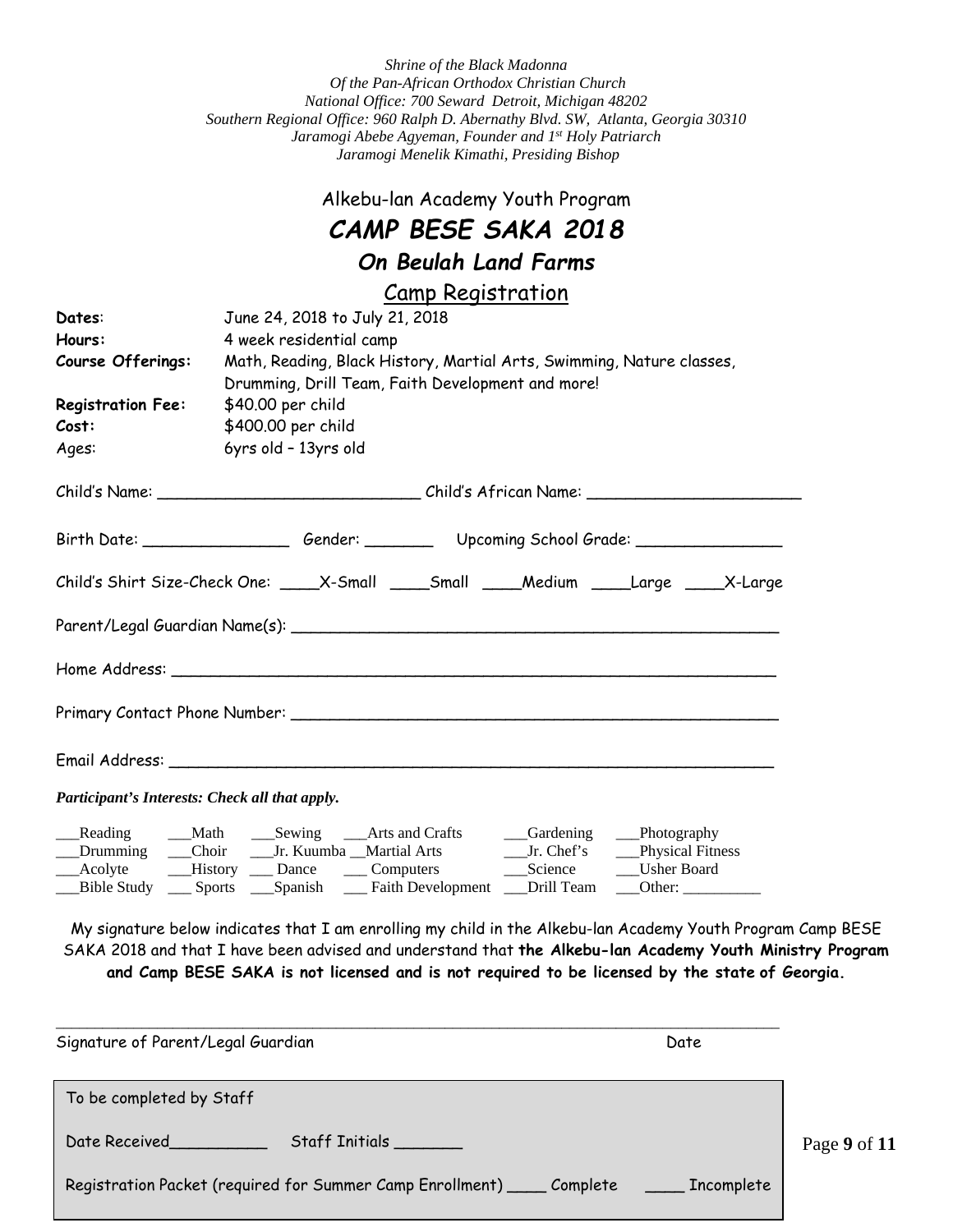## **Alkebu-lan Academy Youth Program Volunteer Opportunities**

- 1. **Instructor:** Instruct youth in a variety of courses including, but not limited to, academics, electives, workshops, and/or Faith Development during Summer Camp, and/or the regular Alkebu-lan Academy Program Calendar year.
- 2. **Class Assistants:** Assist instructors in the implementation of courses including, but not limited to, student monitoring, coteaching, errands.
- 3. **Transportation:** Assist in transporting youth to and from planned activities such as local outings and field trips. A valid State Driver's License is required. Your driving record is subject for review.
- 4. **Meals:** Coordinate and/or prepare meals (Breakfast/Lunch) as needed for the youth throughout the Alkebulan Academy Program Calendar Year.
- 5. **Maintenance:** Insure that building facilities are clean and organized, and materials are restocked/or replenished. This includes, but is not limited to classroom and dining hall clean up, set up, and break down. Keep an account of area supplies such as paper, toiletries, cleaning items, etc. and issue notifications to the proper channels when supplies are needed.
- 6. **Fundraiser:** Design and implement ideas on fundraising for the Alkebu-lan Academy Youth Program.